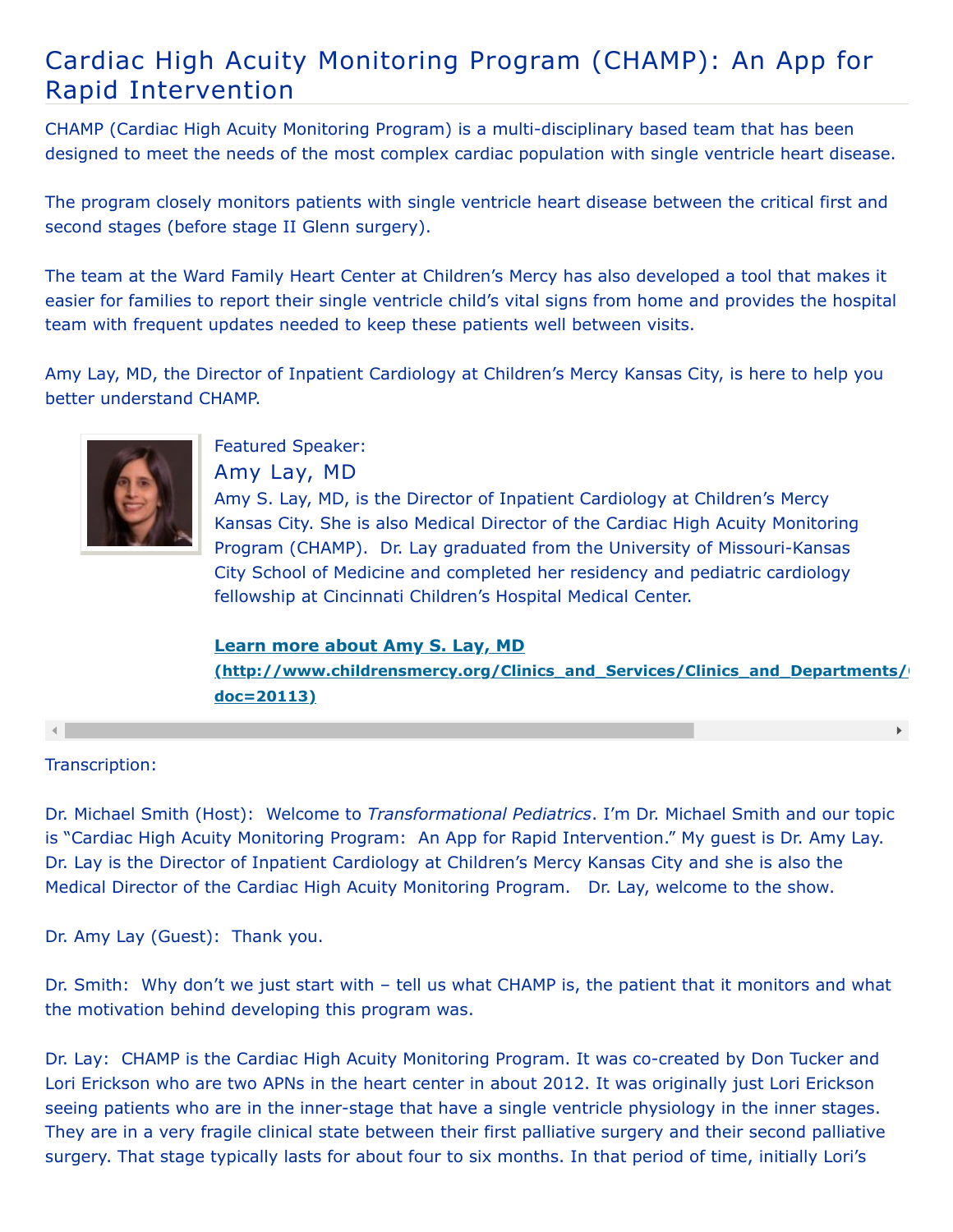motivation for helping create this program was to decrease morbidity and mortality for that patient population which nationally was quite high. Originally, it was just her seeing patients as an add-on basis in clinic with an attending back-up, if needed. Then, it was developed into a full program that now includes her as the APN coordinator and provider, two physicians, and two RNs, along with nutrition, social work support during, not just the clinic visits, but continuous monitoring seven days a week.

Dr. Smith: So, the CHAMP program is a multi-disciplinary team approach that I know Children's Mercy does for a lot of its programs. But, there is something in addition to that. There is a home monitoring program, like an application. Can you tell us a little bit about that?

Dr. Lay: About a year ago, there was an application created and it's on a tablet that we give families that are in this inner stage period. The way they are introduced to this tablet is, usually, most of these babies are in the hospital for a period of time before they go home. We bring the tablet to them. It is provided by Children's through a grant with a wireless card so the family does not have a cost for this at all. The app is brought to them and the parents are taught by one of application managers, John Apperson, how to use the tablet. What the tablet does is, the parents are able to participate in this fragile child's care at home by entering the data that we need to help predict what is going to come next. Some of the things the parents are asked to do is check their pulse oximetry levels, check their weights daily, enter all of their feeding information, and also take 15 second videos that they are supposed to enter just at baseline and then also when they are concerned. The app collects all this data, sends it to us and we are able to see it. We get a 24-hour tally every morning in our group and then we are able to see it at any interval that we need to. There are also pages set up, meaning that we get paged when there is a red flag. A red flag is a patient's pulse oximeter level is lower or higher than expected; if they've had more than a certain number of emesis in a 24-hour period; if they ever have bloody stools, those are the examples. It directly pages us. So, even if we're not watching, we get paged and we're alerted from the app even before the parents call us, quite often.

Dr. Smith: The app will work independent of the parents in those kind of cases where the app itself will recognize the red flag and page you.

Dr. Lay: Correct.

Dr. Smith: I'm sure that the parents start to learn a lot of that and they can probably call you, too, but the app takes care of that. They don't have to reach out to you.

Dr. Lay: As part of the app teaching, the parents are actually taught these red flags, so the parents know it and the machine knows it. Quite often, what happens is the app pages us as the parents are calling us or paging us. So, we usually get two notifications. But, if it's two in the morning quite often the app will page us even before the parents get a chance.

Dr. Smith: When the parents are first introduced to the tablet and the application, how do they feel about it initially?

Dr. Lay: We've had mixed reviews, initially. Some parents are a little bit overwhelmed by the technology because they are just like, "I would rather use paper and pen" and it just makes more sense to them. But, most of them have a very nice reaction to "Oh, this is an electronic device. I know how to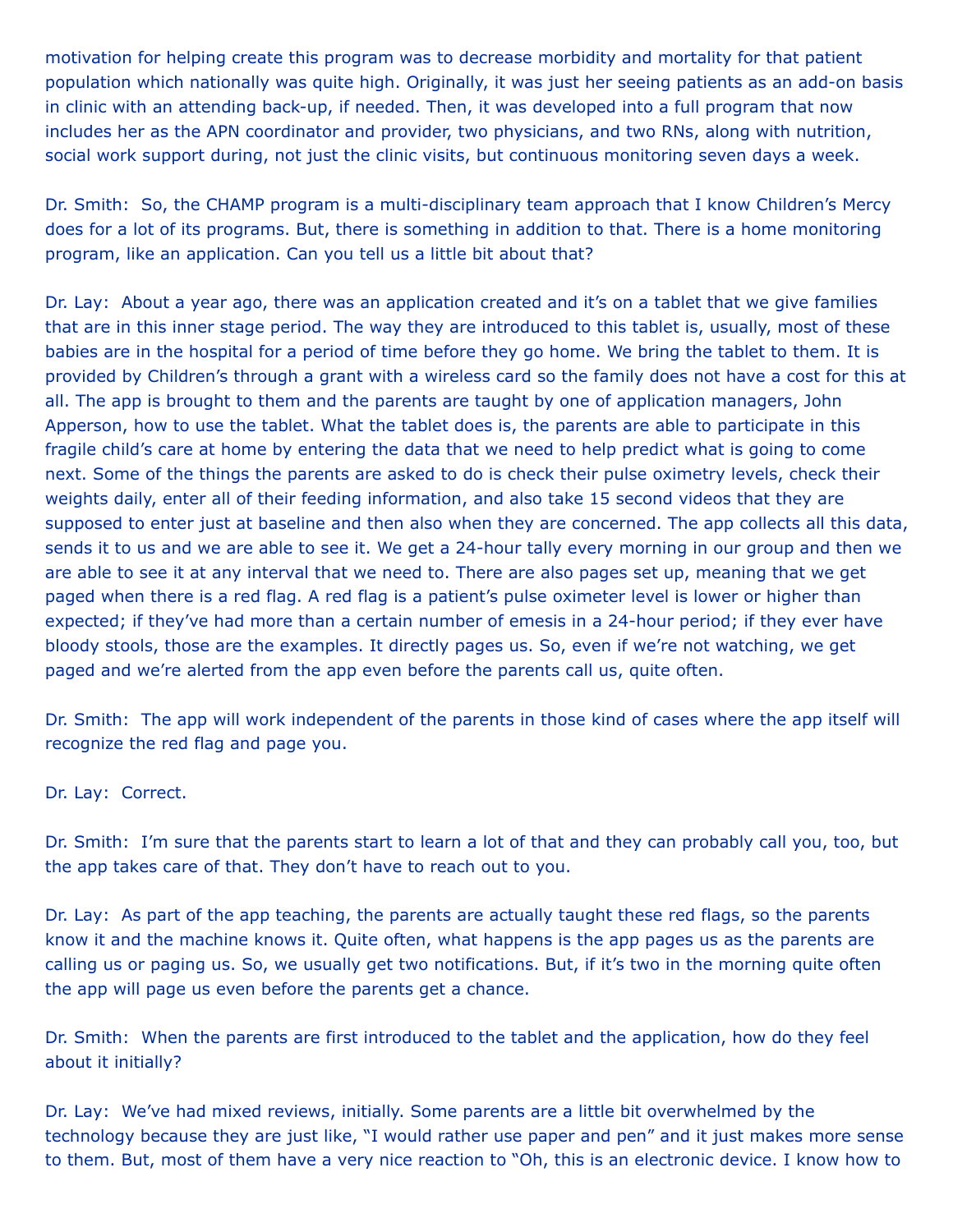use electronic devices. This keeps it easy. It keeps it simple and I can keep this tablet with me anywhere I go and just quickly enter data." What they like is, they know we know right away; that they don't have to wait for a piece of paper the next morning that they email to us or that they call us about. They know that when they enter the data, we can see it. They really like that part of this program.

Dr. Smith: Obviously, the whole point of this is to decrease the mortality that we see between the first surgery and the second surgery which is anywhere between 10 and 20 percent of the babies will die before the second surgery?

Dr. Lay: Yes.

Dr. Smith: What kind of results are we seeing? Do you have that data?

Dr. Lay: Yes. So, actually in the last year and a half, with both with the program and with the app, we actually now have a zero percent mortality in the last 18 months, since this program has really been in place and since the app has been in place. We have had no inner-stage deaths for the patients that have gone home on this program. Which is huge.

Dr. Smith: Yes. I know. That is pretty powerful.

Dr. Lay: The other thing is that we have seen is we've actually increased our clinic visits because we see them in clinic when we start seeing these red flags. These children are not coming to the emergency room. So, we have decreased emergency room visits significantly. We have also decreased ICU admissions, meaning that we are catching them early enough in clinic where they are sick enough to be admitted to the floor but we don't get them sick enough to be admitted to the ICU. So, that also has decreased significantly and both of those decrease costs which is already a burden for these families.

Dr. Smith: Right. Right. So, Dr. Lay, as you describe this program, I am already thinking this has application in so many other areas of medicine, right? I mean, where do you think this type of team approach, this type of at-home monitoring of critically ill patients, like these babies that have that high mortality waiting for that second surgery. Where do you think this kind of technology is going to go? This looks pretty awesome.

Dr. Lay: I think it goes a couple of ways. One of the things we are actually looking at is a predictive analytics, meaning that can we take this data and find even the small changes, because we have lots of data points on all of these patients. We have thousands and thousands. Can we break those little data points down and say, "Okay, when your stat drops by 2% over a certain period of time, is that an indication that you are going to get sick soon?" That's one place that we're looking at – can we predict sooner than we're even predicting now that something is going to happen that requires us to intervene sooner? The little subtle signs. That's one thing. I do think that this application can be used even outside of cardiology. Could this be used for another discipline who has critically ill patients? Maybe those patients can go home sooner because they have this ability to be monitored from home which is a much better environment for a child developmentally; it's better for the families; it's better for the siblings. Can children go home sooner because of this? We have actually already seen that. Patients are going home sooner because we have this program in place.